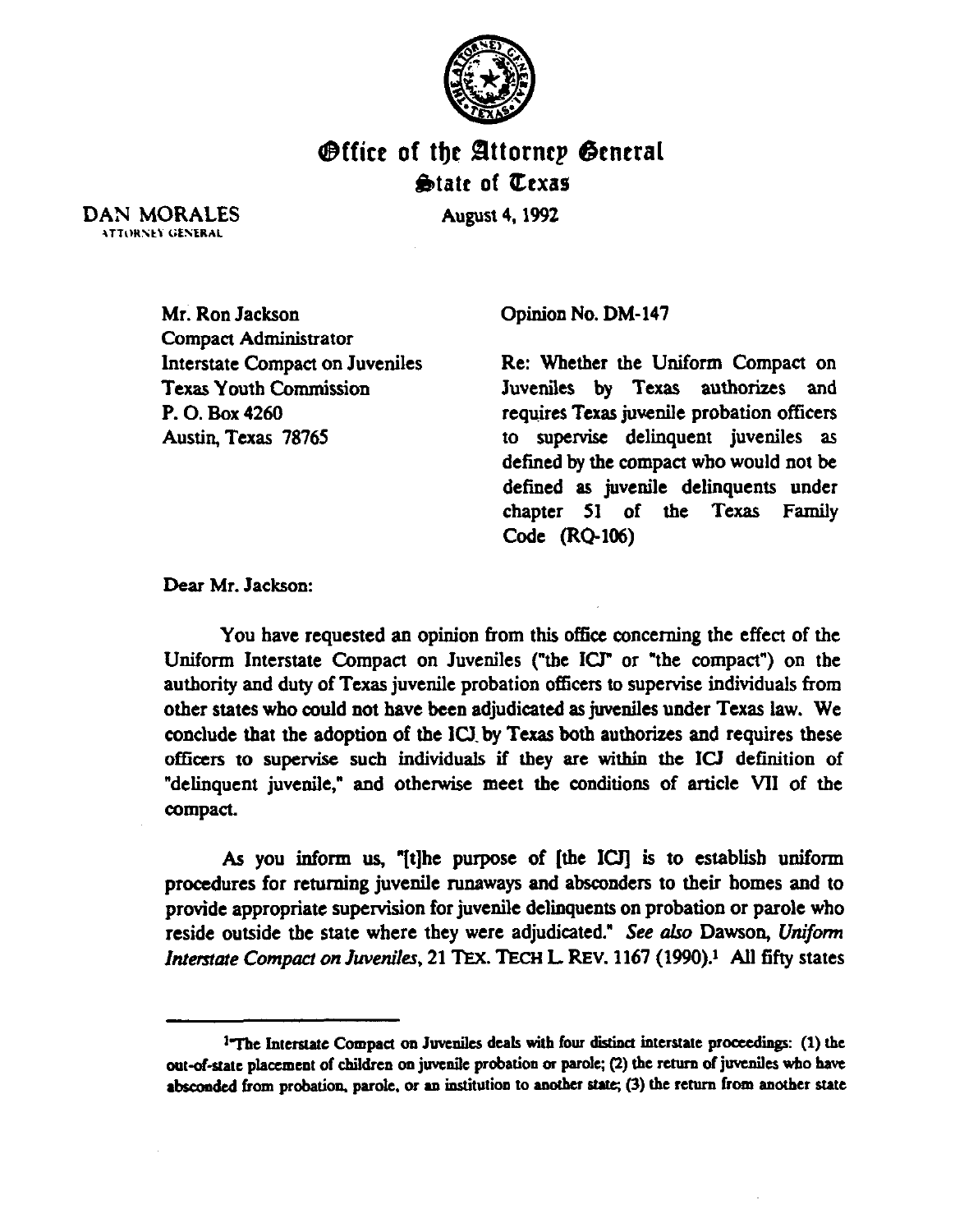Mr. Ron Jackson - Page 2

and the District of Columbia have now adopted the ICJ. Texas adopted the compact in 1965 and, together with supplementary enactments, codified it as chapter 25 of the Texas Family Code. See Acts 1965, 59th Leg., ch. 324,  $\frac{5}{9}$  1, at 676.

Your question concerns article VII of the ICJ, 'cooperative Supervision of Probationers and Parolees." Fam. Code  $\S 25.02$ . In that article compact signatories agree in part to the following:

> (a) That the duly constituted judicial and administrative authorities of a state party to this compact (herein called "the sending state") may permit any delinquent juvenile within such state, placed on probation or parole, to reside in any other state party to this compact (herein called "receiving state") while on probation or parole, and the receiving state shall accept **such**  delinquent juvenile, if the parent, guardian, or person entitled to the legal custody of such delinquent juvenile is residing or undertakes to reside within the receiving state.. . . **A** receiving state, in its discretion, may agree to accept supervision of a probationer or parolee in cases where the parent, guardian, or person entitled to the legal custody of the delinquent juvenile is not a resident of the receiving state, and if so accepted the sending state may transfer supervision accordingly.

> (b) That each receiving state will assume the duties **Of**  visitation and of supervision over any such delinquent juvenile and in the exercise of those duties will be governed by the same standards of visitation and supervision that prevail for its own delinquent juveniles released on probation or parole.

Fam. Code  $\S 25.02(a)$ , art. VII(b) (emphasis added).

Accordingly, in your capacity as administrator **of** the compact in Texas.2 you refer out-of-state "delinquent juveniles" under the ICJ to county probation

<sup>2</sup>Family Code section 25.02, article XII provides that "the governor of each state party to this compact shall designate an officer who, acting jointly with like officers of other party states, shall promulgate rules and regulations to carry out more effectively the terms and provisions of this

<sup>(</sup>footnote continued)

of a juvenile to the state where an act of delinquency is believed to have occurred; and (4) the return of a runaway from another state to the state of residency." 21 TEX. TECH L. REV. 1657 (1990).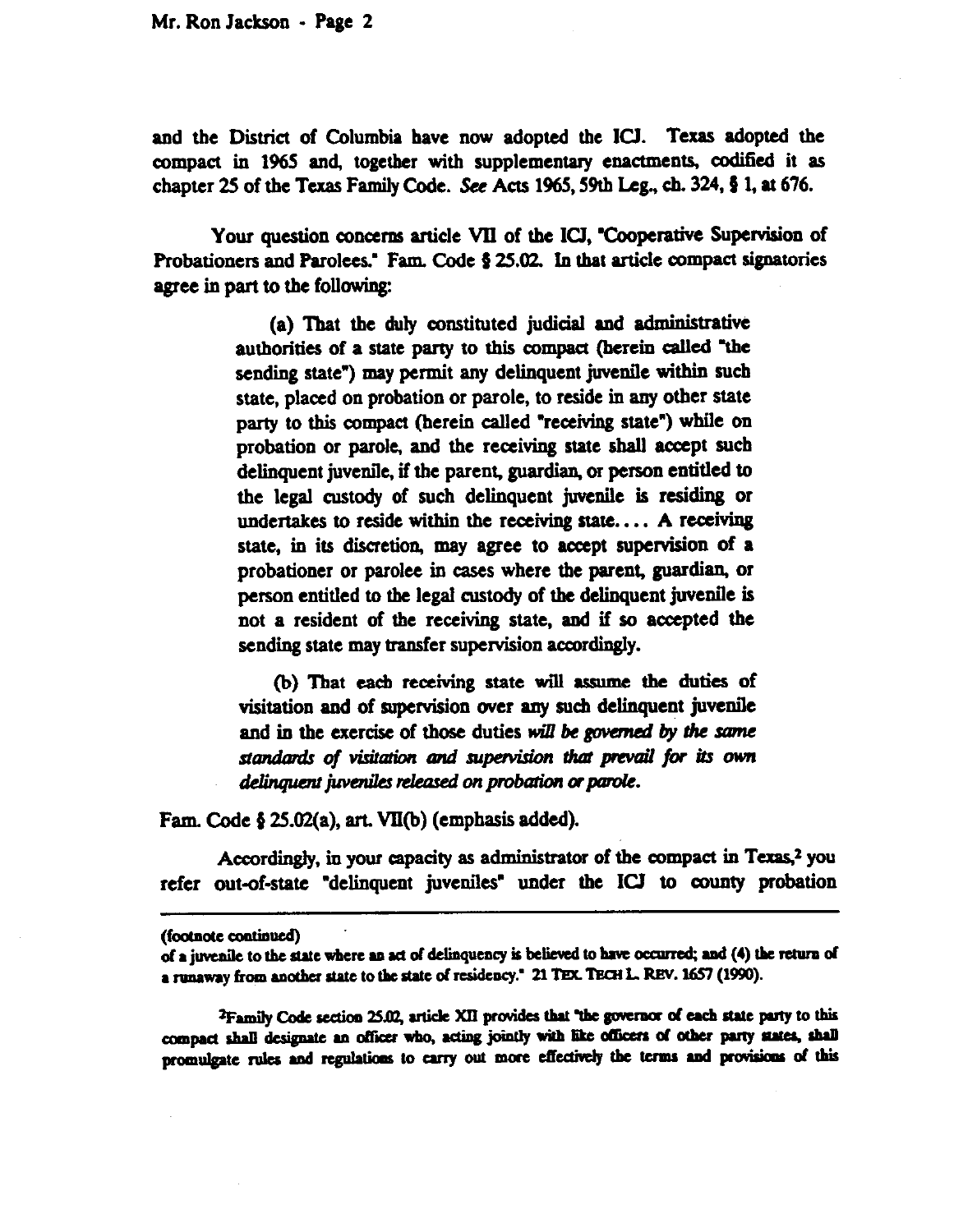departments for supervision under this provision. See 37 T.A.C.  $\frac{5}{2}$  85.43; Texas Youth Commission, 16 Tex. Reg. 4476 (1991). At least one probation department has declined to accept supervision of individuals who would not be considered delinquent juveniles under title  $3$  of the Texas Family Code, chapters  $51$  et seq., relating to delinquent children, either because of their age or the offense committed. That probation department contends that its statutory authority is limited to cases within juvenile jurisdiction as defined in Family Code chapter 51.

Chapter 142.001 of the Human Resources Code defines "juvenile probation services" to mean the following:

> (1) services provided by or under the direction of a juvenile probation officer in response to an order issued by a juvenile court *and under the court's direction, including:*

(A) protective services;

(R) prevention of delinquent conduct and conduct indicating a need for supervisiom

- (C) diversion;
- (D) informal adjustment;
- (E) foster care:
- (F) counseling;
- (G) supervision; and
- (H) diagnostic, correctional, and educational services; and

(2) services provided by a juvenile probation department that is related to the operation of a juvenile detention facility.

Hum. Res. Code g 142.001 (emphasis added). Under Family Code section 51.04(a), the juvenile court has exclusive original jurisdiction over

> proceedings in all cases involving the delinquent conduct [of a child] or conduct indicating a need for supervision engaged in by

<sup>(</sup>footnote continued)<br>compact." In Texas, the governor has appointed the executive director of the Texas Youth Commission to be the ICJ administrator.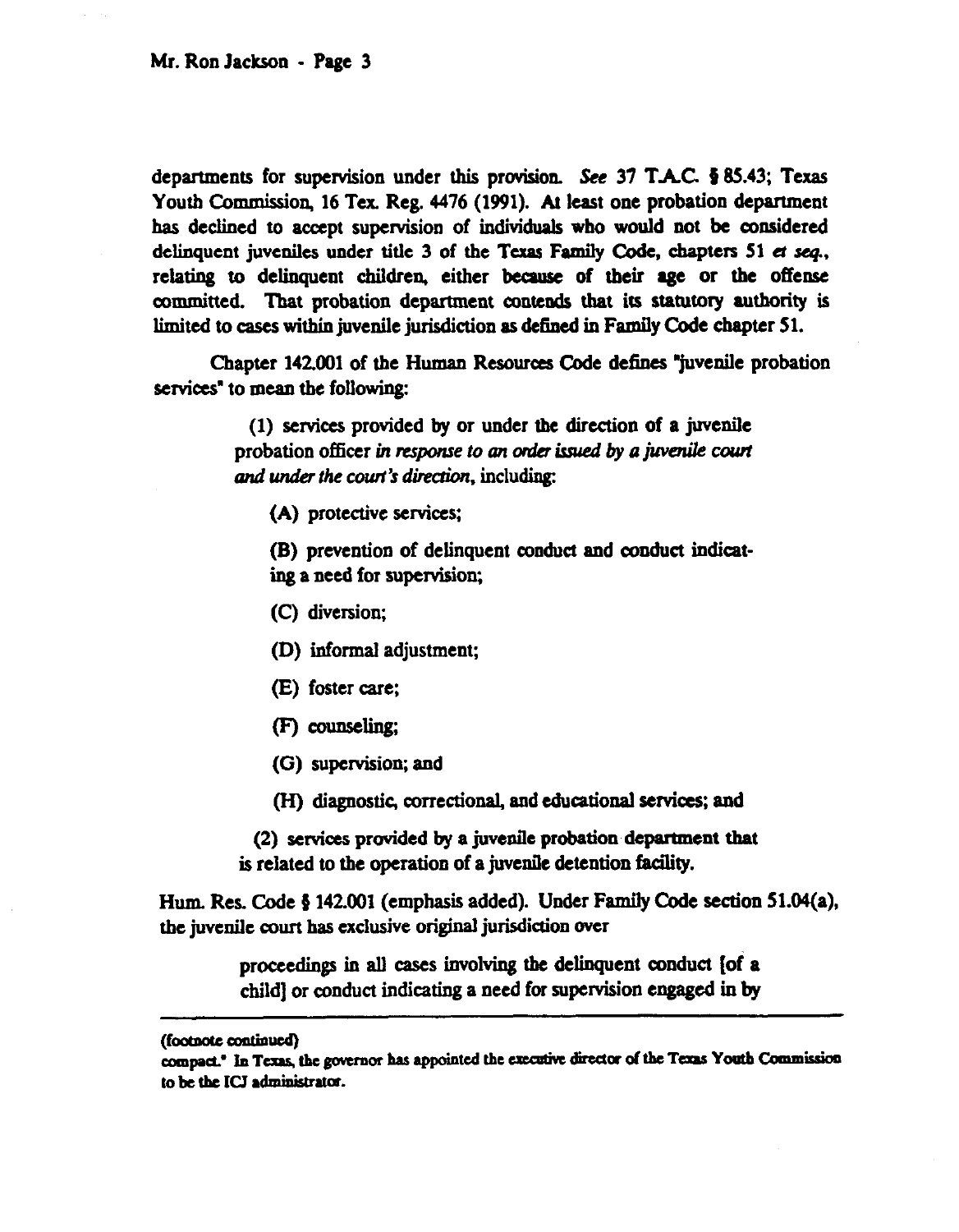a person who was a child within the meaning of this title at the time be engaged in the conduct.

Section 51.02(1) defines "child" as a person

(A) ten years of age or older aad under 17 years of age; or

(B) seventeen years of age or older and under 18 years of age who is alleged or found to have engaged in delinquent conduct or conduct indicating a need for supervision as a result of acts committed before becoming 17 years of age.

"Delinquent conduct" is defined as conduct, other than a traffic offense, that violates

(1) a penal law of this state punishable by imprisomnent or by confinement in jail, or

(2) a reasonable and lawful order of a juvenile court entered under Section 54.04 or 54.05 of this code, including an order prohibiting conduct referred to in Subsection  $(b)(4)$  of this section.<sup>3</sup>

Fam. Code  $\S 51.03(a)$ . Section 54.04(d)(1) authorizes a juvenile court to place a child found to have engaged in delinquent conduct on probation upon making the appropriate findings.<sup>4</sup> Apparently, the probation department contends that since probation services are those provided by order of a juvenile court, i.e., a court with juvenile jurisdiction, they may be provided only to those within Texas juvenile court jurisdiction, as delineated in chapter 51 of the Family Code. The corollary of this argument is that probation officers may accept supervision under the ICJ only of out-of-state probationers or parolees who could have been subject to juvenile court jurisdiction in Texas. We believe that this argument overlook both the nature of supervision under article VII of the ICJ and the obligations imposed by the compact.

<sup>&</sup>lt;sup>3</sup>Section 51.03(b)(4) of the Family Code concerns conduct in violation of laws prohibiting driving while under the influence of alcohol or drugs.

<sup>\*</sup>The invenile court must find "that the child is in need of rehabilitation or that the protection of the public or the child requires that disposition be made' before it may make a disposition. Fam. Code § 54.04(c).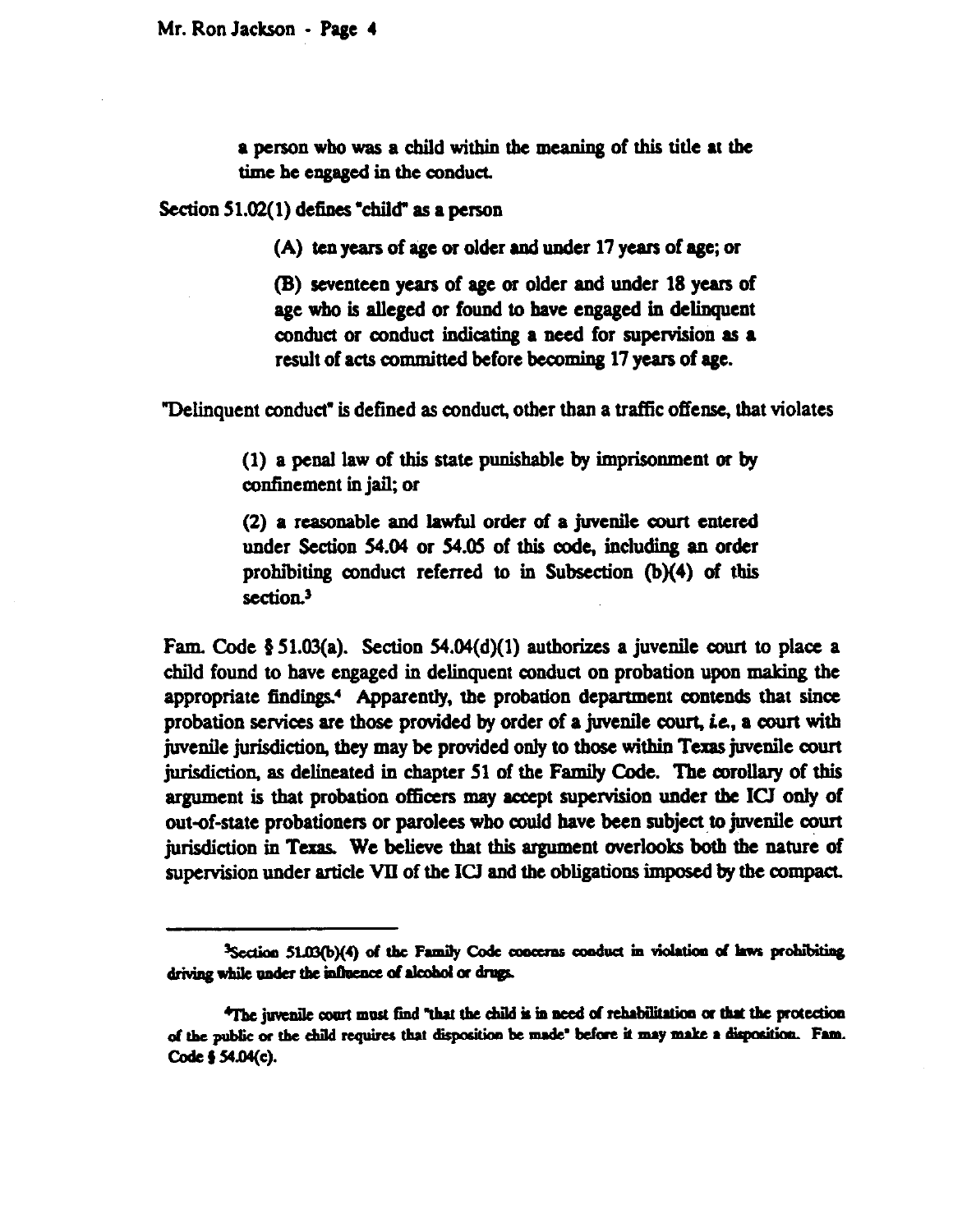The juvenile jurisdictional limits of a receiving state are irrelevant to its responsibilities under article VII of the ICJ. By adopting article VII, states agree to a transfer of the duties of supervision and visitation of juvenile probationers and parolees from the authorities of the sending state to those of the receiving state, *but not to a transfer of jurisdiction.* Although laws and regulations of the receiving state determine the day-today operational matters of the probation or parole, the sending state sets the terms of probation or parole, and these are binding upon the authorities of the receiving state. 21 TEX. TECH L. REV. 1671. The receiving state merely acts as the sending state's agent in carrying out the terms of the foreign adjudication. Article VII thus "authorizes only courtesy supervision by the receiving state of probation or parole that is strnctured and enforced by the sending state." *Id.*  (emphasis added).

In short, jurisdiction of a case always remains with the foreign court that adjudicated the youth a delinquent. This point is evident in the definition of "delinquent juvenile" as a juvenile "adjudged delinquent" and "still subject to the jurisdiction of the court that has made such adjudication." Fam. Code § 25.02, art. III (emphasis added)? If juvenile probation departments could accept supenrision only of cases referred through title 3 of the Family Code, one could argue that they could not accept any cases under the ICI, for none of those cases are adjudicated through the Texas juvenile system. Clearly, such a result would not reflect the intention of the Texas Legislature in enacting the compact as chapter 25 of the Family Code.

Instead, we believe that the responsiblities of probation officers to "delinquent juveniles" referred through the ICJ are clearly established in Family Code sections 25.02 and 25.08. The latter provision states the responsibility of the member state to carry out compact provisions:

Fam. Code § 25.03, art. III.

<sup>&</sup>lt;sup>5</sup>Article III of the ICJ defines the crucial term 'delinquent juvenile' for purposes of the compact as

<sup>&#</sup>x27;any juvenile who has been adjudged delinquent and who, at the time the provisions of this compact are invoked, is still subject to the jurisdiction of the court that has made such adjudication or to the jurisdiction or supervision of an agency or institution pursuant to an order of such court."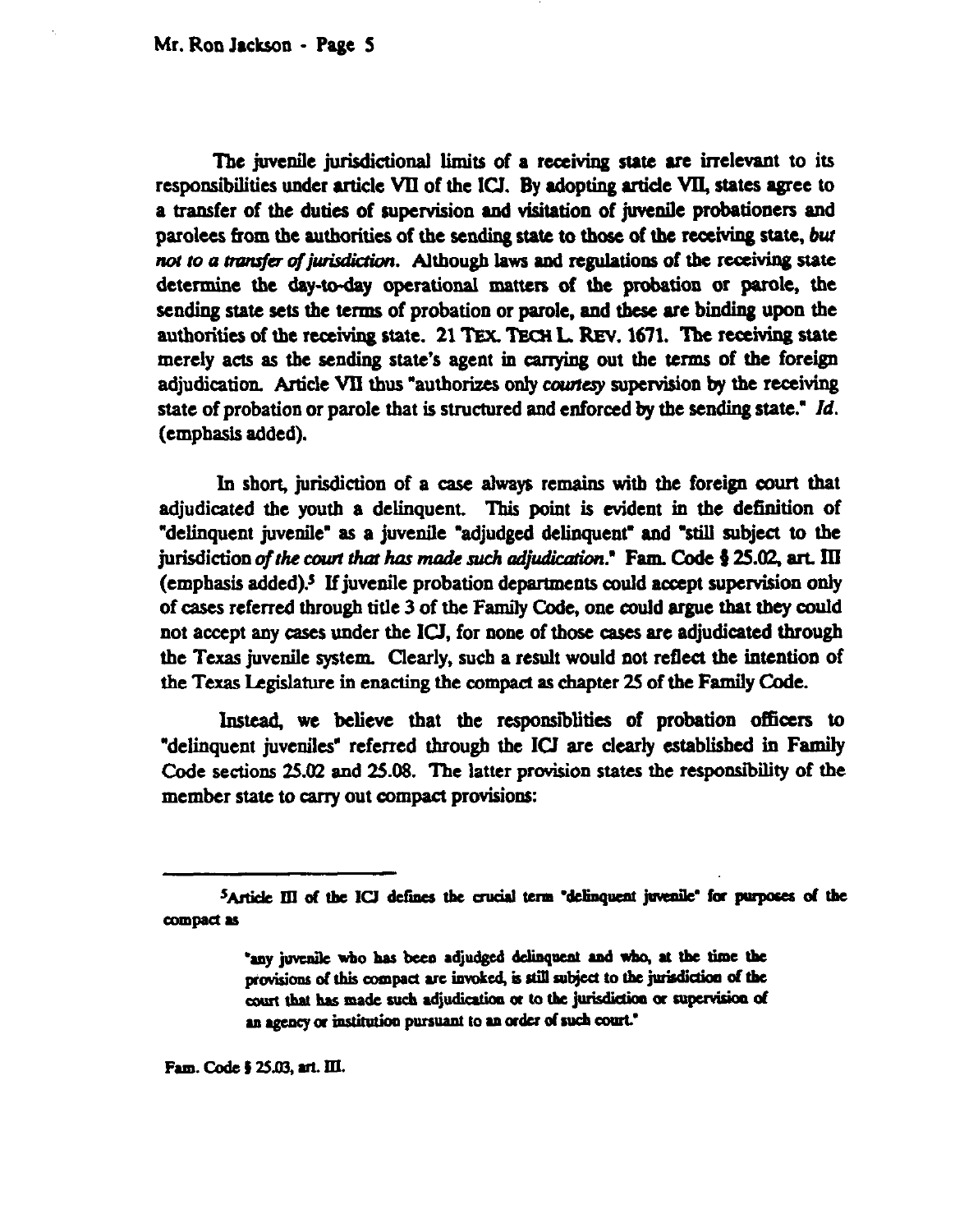The courts, departments, agencies, and officers of this state and its subdivisions shall enforce this compact and shall do all things appropriate to effectuate its purposes and intent which are within their respective jurisdictions.

Fam. Code  $\frac{1}{2}$  25.08 (emphasis added). The jurisdiction of juvenile probation departments is the provision of juvenile services pursuant to the orders and direction of a juvenile court. In the context of the ICI, the juvenile court issuing the order for and directing probation services for an individual is the court having jurisdiction over the "delinquent juvenile" as defined by the compact, i.e. the adjudicating court of the sending state. The ICJ thus establishes an avenue for the rendition of juvenile probation services by juvenile probation departments distinct from that delineated in title 3 of the Family Code. See Fam. Code  $\S 25.02$ , art. XIII (once ICJ is executed by a state "it shall have the full force and effect of law within such state").

As discussed above, article VII not only determines when a state must accept supervision under the ICJ, but also provides for a state's voluntary acceptance of supervision in other cases. In the latter cases, the %tate', and not the individual probation department, decides whether or not to accept supervision. We conclude that juvenile probation departments must extend their services to any case referred to them through the IU. We emphasize that once the state accepts supervision, even where such acceptance would not he mandatory under the ICI, Family Code sections  $25.02$  and  $25.08$  require juvenile probation officers to provide services under the compact.

## SUMMARY

By adopting the Uniform Interstate Compact on Juveniles  $($ the ICJ $)$  as Family Code chapter 25, the legislature authorized juvenile probation departments to extend their services to any case properly referred to them through the ICI, regardless of the age of the individual so referred or the nature of the adjudicating offense. Once the state accepts supervision of an